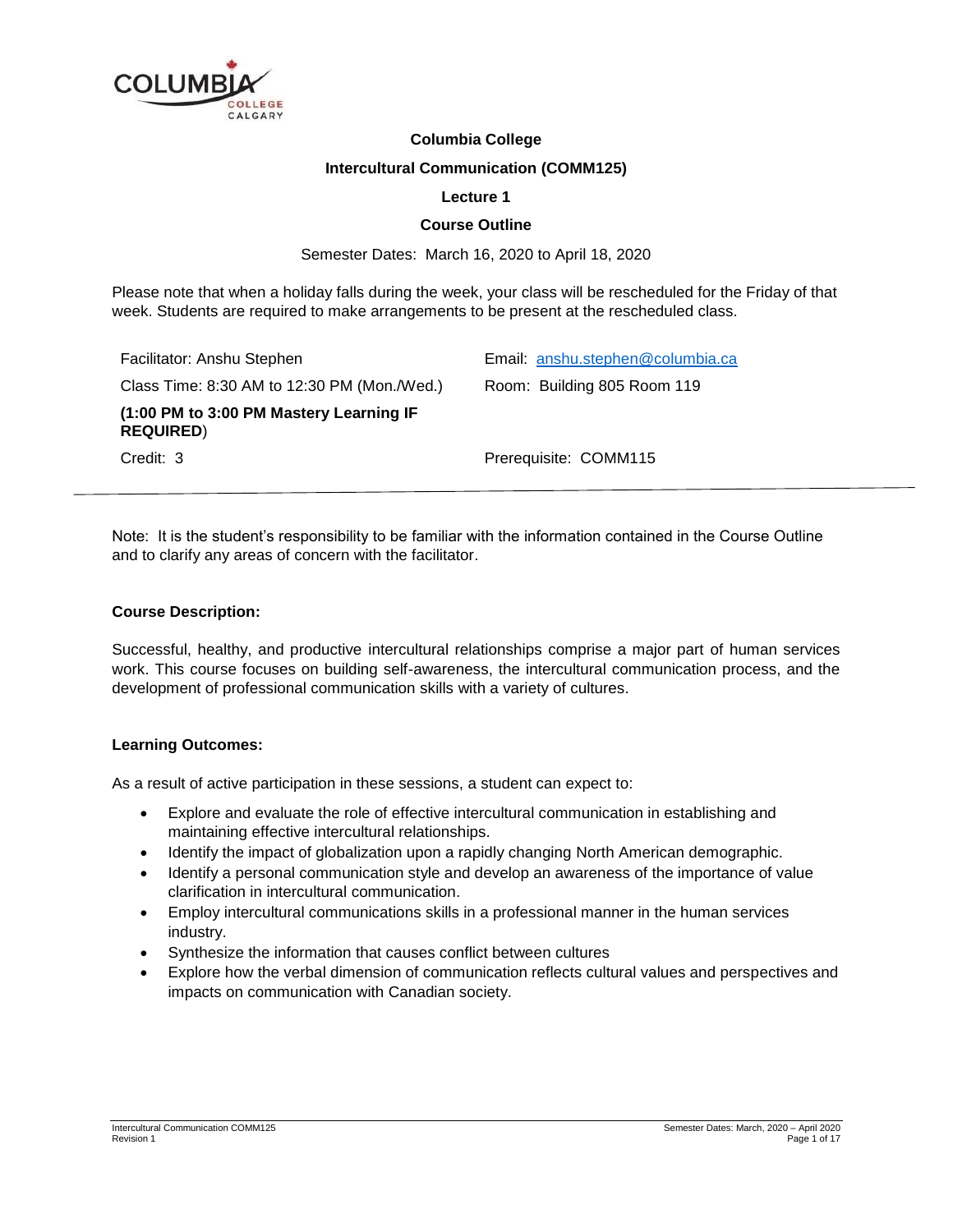

### **Course Format:**

This course uses a variety of teaching/learning methods including discussion, personal reflection, experiential exercises, student presentations, role-plays, group activities and especially case studies. Our faculty aims to create a learning environment where the learner is actively engaged in inquiry, critical thinking and problem solving. The classroom provides you with a place where you can learn with and from others in a cooperative and collaborative manner.

You are expected to take a very active part in class discussions and take responsibility for your own learning. Be a positive and co-operative team member. Columbia College uses a facilitation model of instruction where the facilitator's role is to facilitate your learning. The expectation is that you will come to class prepared with pre-class homework completed. Your facilitator will engage you in activities that are based on your completed homework and readings. Your enthusiastic and positive approach in the classroom will create an atmosphere that will help every student develop the knowledge, skills and attitudes that are needed for success.

How you conduct yourself in our classes will, to a large extent, mirror your conduct in society and your future work site. For example, if you have a tendency to ask questions, challenge the ideas of others in a respectful manner, draw out the best from your colleagues, and encourage both group development and task accomplishment in this class, it is likely you will do the same at work. A high level of student involvement and developing professionalism is expected in the classroom as you work towards your goal.

#### **Required Textbooks and Equipment:**

Martin, J.N. & Nakayama, T.K. (2018). *Intercultural communication in contexts, (seventh edition)*. New York, NY: McGraw-Hill Education.

Instructor handouts.

#### **Recommended Readings and Resources:**

*Students may access Google Scholar.*

#### **Homework Assignment Due for the First Class:**

- Read Chapters 1 and 2 in the text, *Intercultural communication in contexts, (seventh edition)*
- Read this course outline and prepare to discuss in class.
- Prepare to write a test on the assigned reading.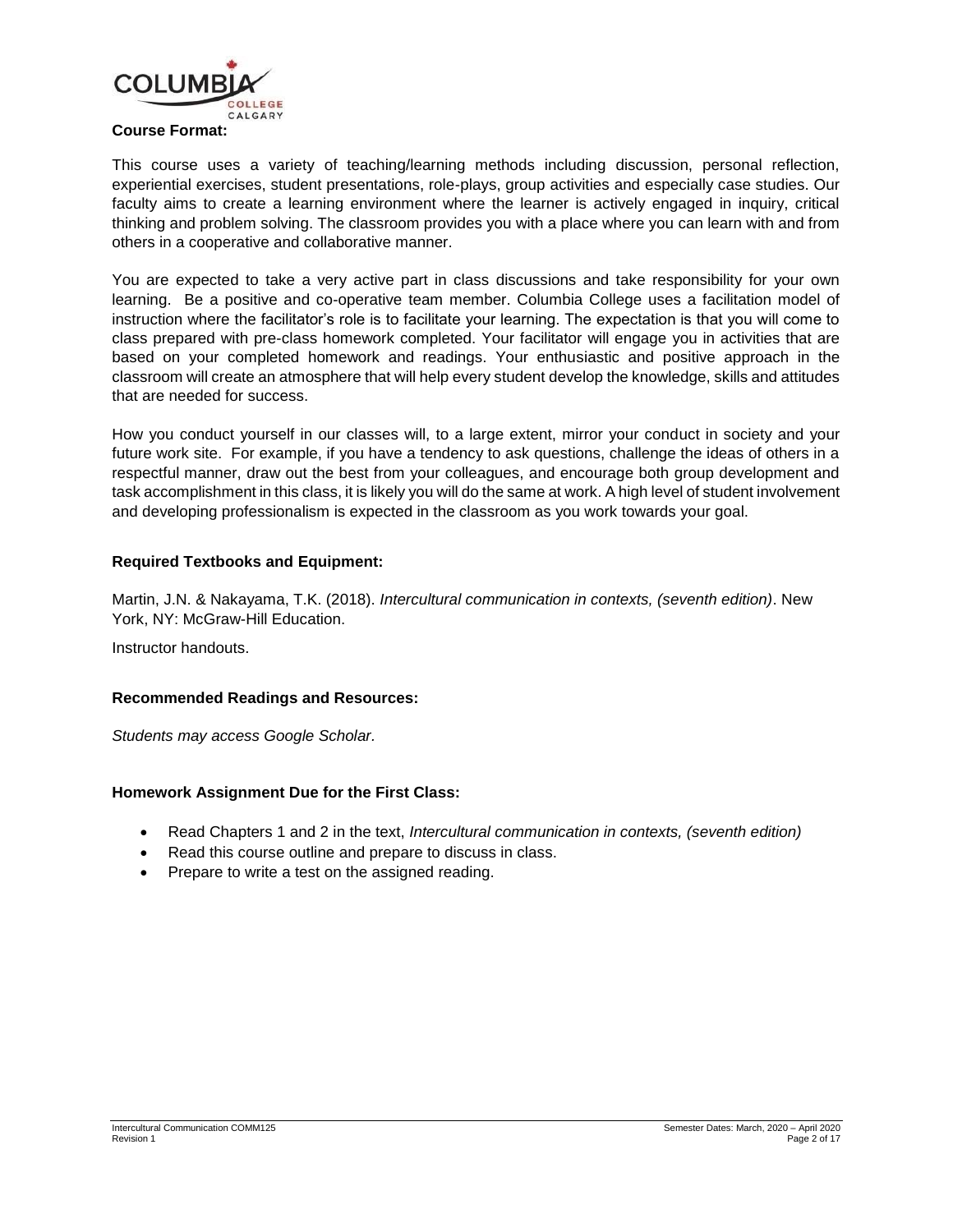

#### **Evaluation - Assessment of Student Performance:**

The final grade in the course will be based on the following elements. Wherever possible facilitators will use rubrics to assess your performance and offer feedback.

| Title of<br>Assignment/Examination                                                   | <b>Due Date</b>      | Weight |
|--------------------------------------------------------------------------------------|----------------------|--------|
| Daily Tests; at the end of each<br>class                                             | Classes 1 through 10 | 25%    |
| Forum Responses                                                                      | Classes 3 & 5        | 15%    |
| Personal Reflective Paper                                                            | Class 7              | 25%    |
| <b>Final Project</b><br>Critical Response (25%)<br>٠<br>Oral Presentation (10%)<br>٠ | Class 10             | 35%    |

## **Grading:**

Grades for each component will be added together at the end of the semester. The final total will be translated to the Columbia College's 4.0 grading scale as follows:

| <b>Marking and Grading Conversion:</b> |  |  |
|----------------------------------------|--|--|
|----------------------------------------|--|--|

| <b>Description</b> | <b>Letter Grade</b> | <b>Grade Points</b> | <b>Percentage</b><br><b>Scale</b> |    |
|--------------------|---------------------|---------------------|-----------------------------------|----|
| Excellent          | $A+$                | 4.0                 | 100                               | 95 |
|                    | A                   | 4.0                 | 94                                | 90 |
|                    | A-                  | 3.7                 | 89                                | 85 |
| Good               | B+                  | 3.3                 | 84                                | 80 |
|                    | B                   | 3.0                 | 79                                | 75 |
|                    | B-                  | 2.7                 | 74                                | 70 |
| Satisfactory       | $C+$                | 2.3                 | 69                                | 65 |
|                    | C                   | 2.0                 | 64                                | 60 |
|                    | $C -$               | 1.7                 | 59                                | 55 |
| Poor               | D                   | 1.0                 | 54                                | 50 |
| Failure            | F                   | 0.0                 | 49                                | 0  |

**Please note that to pass this course you must earn at least a "C+" (a minimal pass).**

# **Submission and Completion of Assignments:**

You are expected to submit assignments on the due date. Any late assignments may be assessed a marking penalty of 5% per day. If you are unable to submit an assignment on the due date, you must request an extension **before** the due date by filling out an *Application for Assignment Extension form (SSPP-F012)* that is to be submitted to the Department Chair for approval. This form is available on Columbia's website, Bldg. 802 – Main Office and from Department Chairs.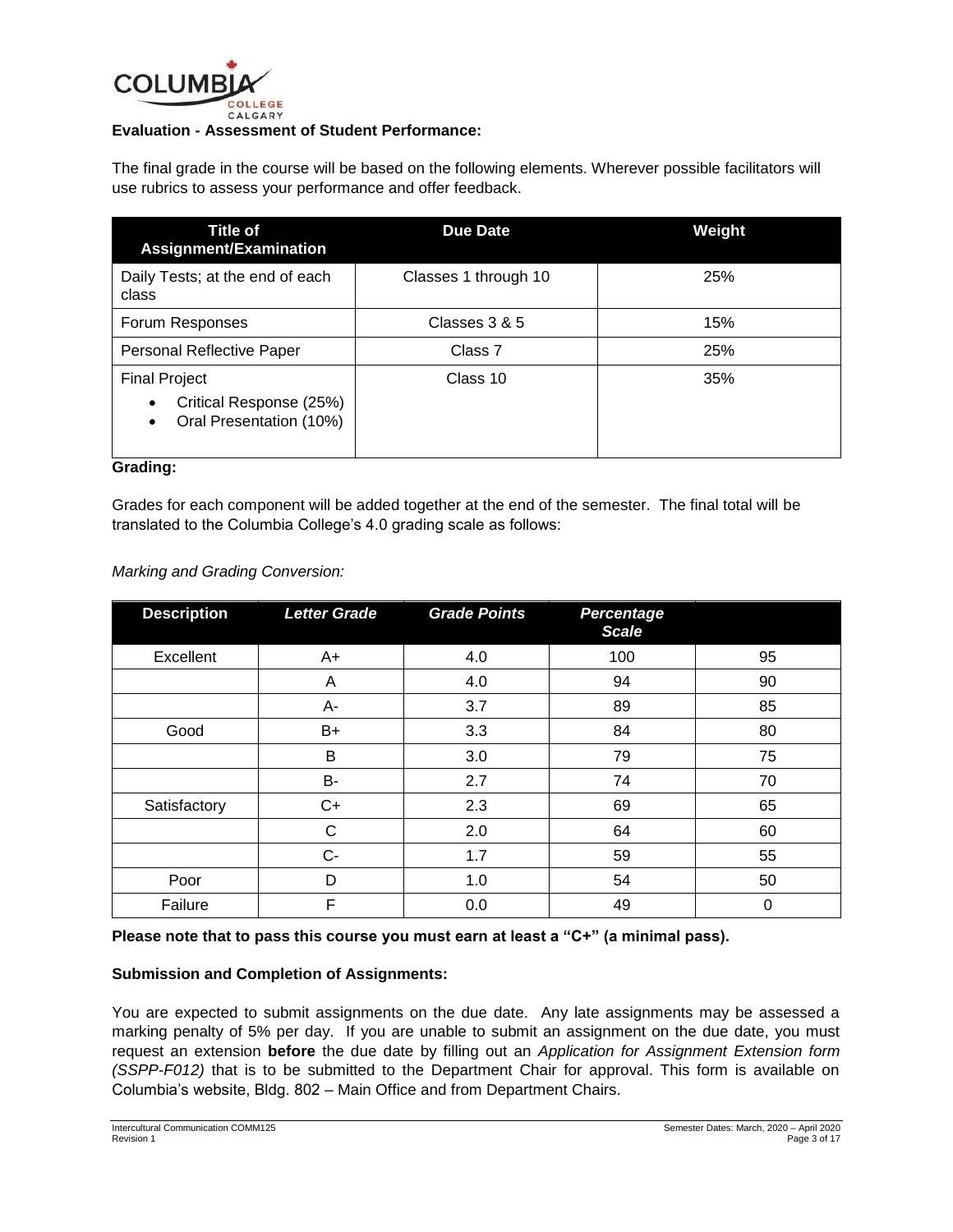

Columbia College believes that students are committed to their program and learning experiences. However, it is understood that there are times when students may be absent. Any absences can be viewed as a potentially serious disruption of the learning process and necessary achievement of the learning objectives. Being late is also considered unacceptable as it interferes with the learning opportunities of others. Unavoidable absences or lateness must be reported to the course facilitator in advance. Please refer to Columbia College's *Attendance Policy and Regulations (ADM-P151)* for detailed information on Attendance Requirements.

# **Academic Integrity:**

Academic dishonesty is a serious offence and can result in suspension or expulsion from Columbia College.

There is no tolerance for academic dishonesty and any student caught plagiarizing is subject to serious sanctions as outlined in the *Student Code of Conduct Policy (ADM-P229)*. Students are encouraged to familiarize themselves with this policy and avoid any behavior that could possibly be seen as cheating, plagiarizing, misrepresenting, or putting into question the integrity of one's academic work.

# **Student Conduct:**

It is the responsibility of each student to uphold the expectations and responsibilities outlined in the *Student Code of Conduct Policy (ADM-P229), Columbia's Commitment to Human Rights and Diversity Policy (ADM-P029),* and any additional requirements established by your program.

Generally, each student will:

- be respectful and courteous toward others;
- demonstrate appropriate and supportive communication skills, and coach, assist, advise and otherwise support other students in their studies;
- manage any personal stress and conflict in a positive and resourceful manner, and assist others to do the same;
- be dressed in a manner appropriate for their workplace or learning environment, as established by the program;
- conduct themselves in a professional manner with regard to their communication with others and their behavior in class;
- conduct themselves with academic integrity in all of their learning activities, tests, exams, and assignments
- keep up with day-to-day classroom and course expectations.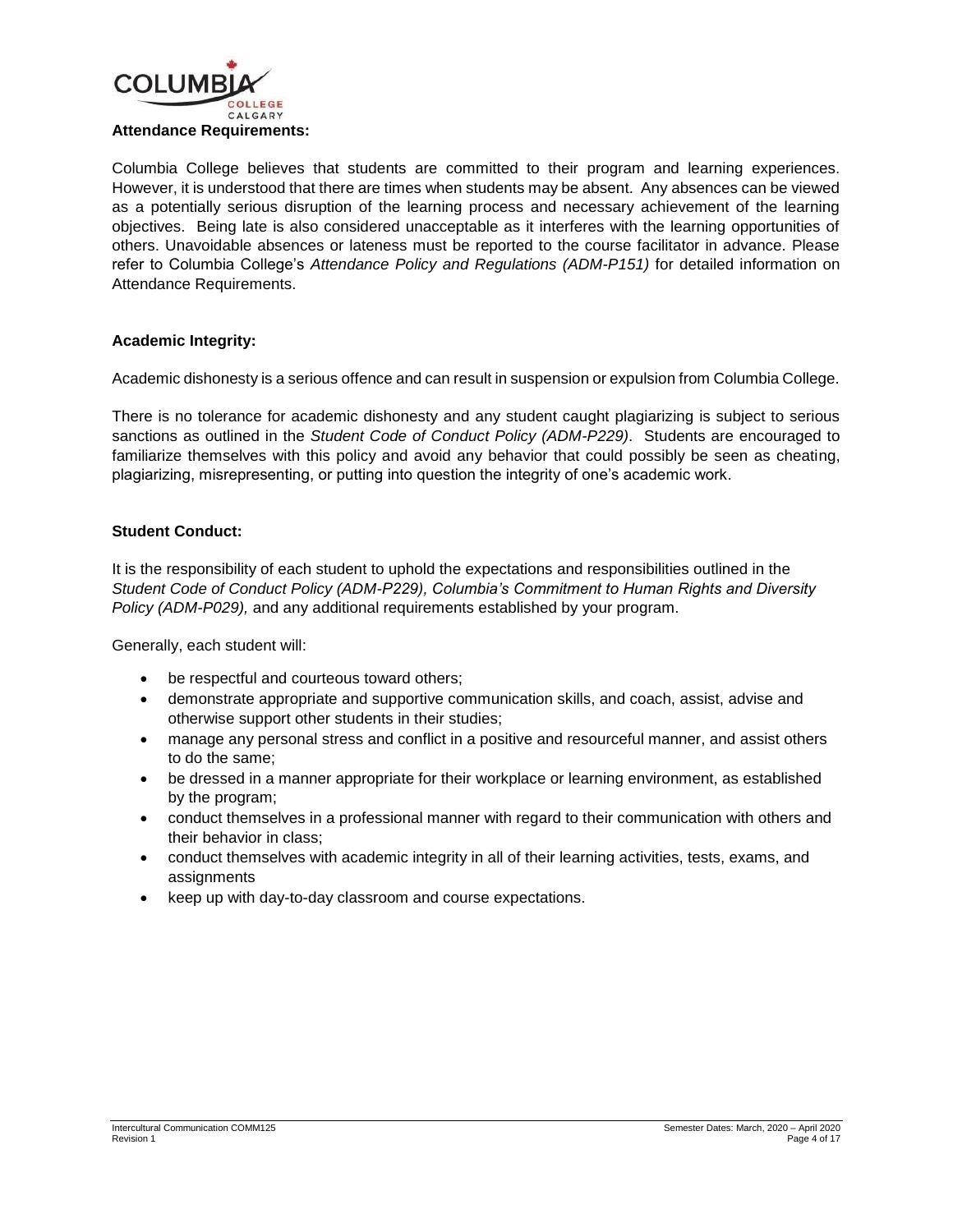

| <b>Description</b>                            | Date                                                                                                                   |
|-----------------------------------------------|------------------------------------------------------------------------------------------------------------------------|
| Last to add/drop courses                      | 5 school operating days from the start of the<br>semester OR before the third scheduled class,<br>whichever is greater |
| Last day to withdraw without academic penalty | 50% or less of the semester has been completed                                                                         |

# **Appeals:**

Please refer to the *Student Appeal Policy (ADM-P177)*.

# **Students with Temporary or Permanent Disabilities or Medical Conditions:**

Students with temporary or permanent disabilities or medical conditions may apply for accommodations. To be considered for an accommodation, a student must register with Columbia College's Accessibility Services by making an appointment with an Accessibility Services Advisor – Main Office – Bldg. 802 or emailing [accessibilityservices@columbia.ab.ca.](mailto:accessibilityservices@columbia.ab.ca) The Department Chair or facilitator is not able to provide you with any accommodations without you taking this step. Please refer to Columbia College's website to review *the Student Accommodation Policy (ADM-P188) and the Student Guide to Accessibility Services Handbook (SSCM-001)*.

#### **Student Support:**

Students should be aware that Life Coaching, Career and Accessibility Services, and Student Support Services (i.e. tutoring, academic strategists, etc.) are provided by Columbia College. Inquire how to request these services at the Main Office in building 802. It is the student's responsibility to discuss their specific learning needs with the appropriate service provider.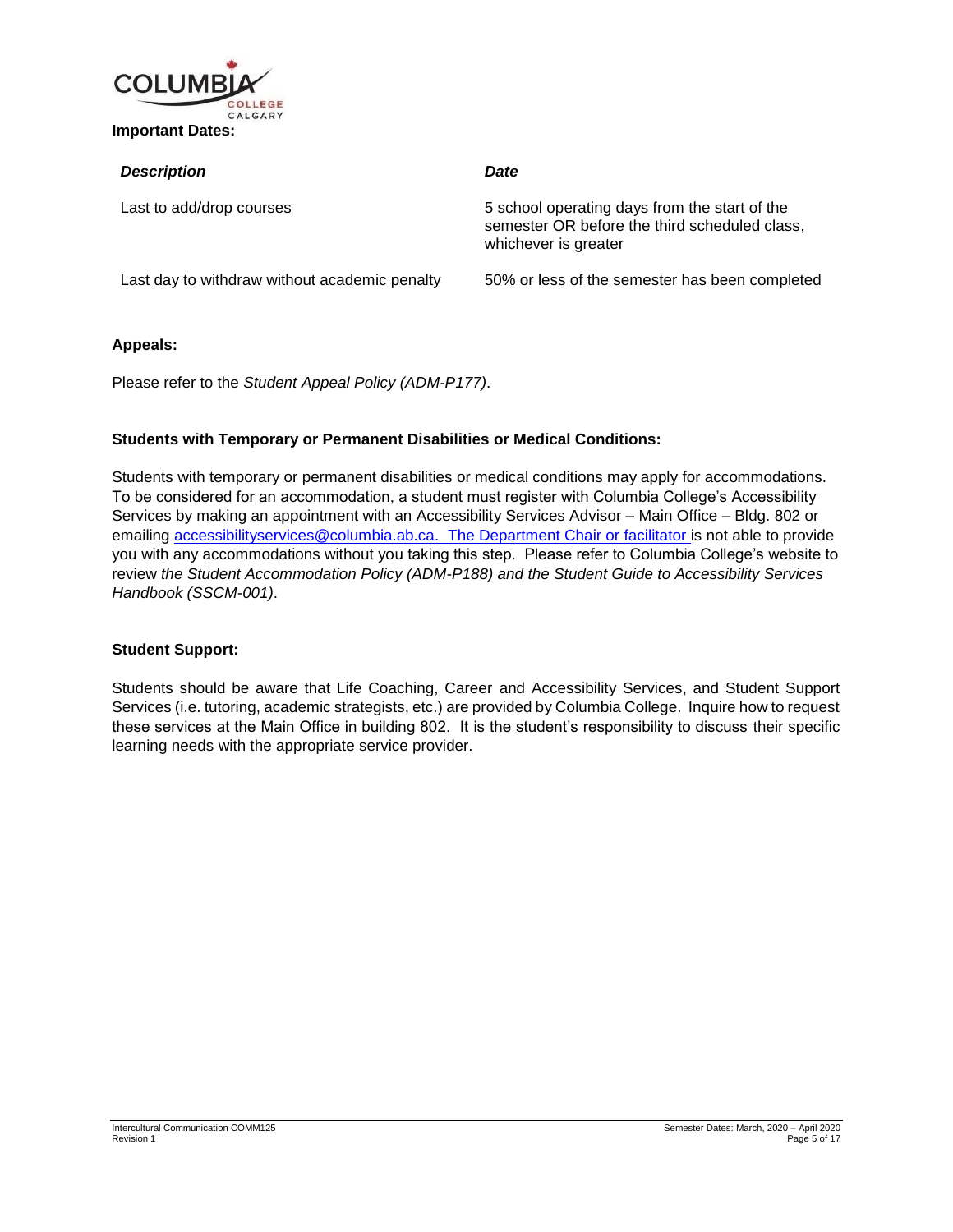

Please note that this schedule is subject to change. Any changes or cancellations will be emailed to you. It is your responsibility to check the email address you have give to the school on a daily basis for any messages from the Department Chair/designate, facilitator or College Administration. It is the student's responsibility to be familiar with the information contained in the Course Outline and to clarify any areas of concern with the facilitator.

| <b>Class</b><br><b>Session</b> | <b>Topics</b>                                                                                                                      | <b>Pre-Class Readings</b>                      |
|--------------------------------|------------------------------------------------------------------------------------------------------------------------------------|------------------------------------------------|
| $\overline{1}$                 | <b>Course Overview</b><br>Foundations of Intercultural Communication<br>The history of the study of Intercultural<br>Communication | Chapter 1<br>Chapter 2                         |
| $\overline{2}$                 | Culture, Communication, Context, and Power<br>$\bullet$                                                                            | Chapter 3<br>$\bullet$                         |
| $\overline{\mathbf{3}}$        | History and Intercultural Communication<br>$\bullet$<br>Forum #1 Due                                                               | Chapter 4                                      |
| 4                              | <b>Identity and Intercultural Communication</b><br>$\bullet$<br>Language and Intercultural Communication<br>$\bullet$              | Chapter 5<br>$\bullet$<br>Chapter <sub>6</sub> |
| 5                              | Nonverbal Codes and Cultural Space<br>$\bullet$<br>Forum #2 Due                                                                    | Chapter 7<br>$\bullet$                         |
| $6\phantom{1}6$                | <b>Understanding Intercultural Transitions</b><br>$\bullet$                                                                        | Chapter 8<br>$\bullet$                         |
| $\overline{7}$                 | Popular Culture, and Intercultural<br>Communication<br><b>Short Writing Review</b>                                                 | Chapter 9<br>$\bullet$                         |
| 8                              | Culture, Communication and Intercultural<br>$\bullet$<br>Relationships                                                             | Chapter 10<br>$\bullet$                        |
| 9                              | Culture, Communication, and Conflict<br>$\bullet$                                                                                  | Chapter 11<br>$\bullet$                        |
| 10                             | Striving for Engaged and Effective Intercultural<br>$\bullet$<br>Communication<br><b>Critical Response and Presentation Due</b>    | Chapter 12                                     |

**Appendix 1**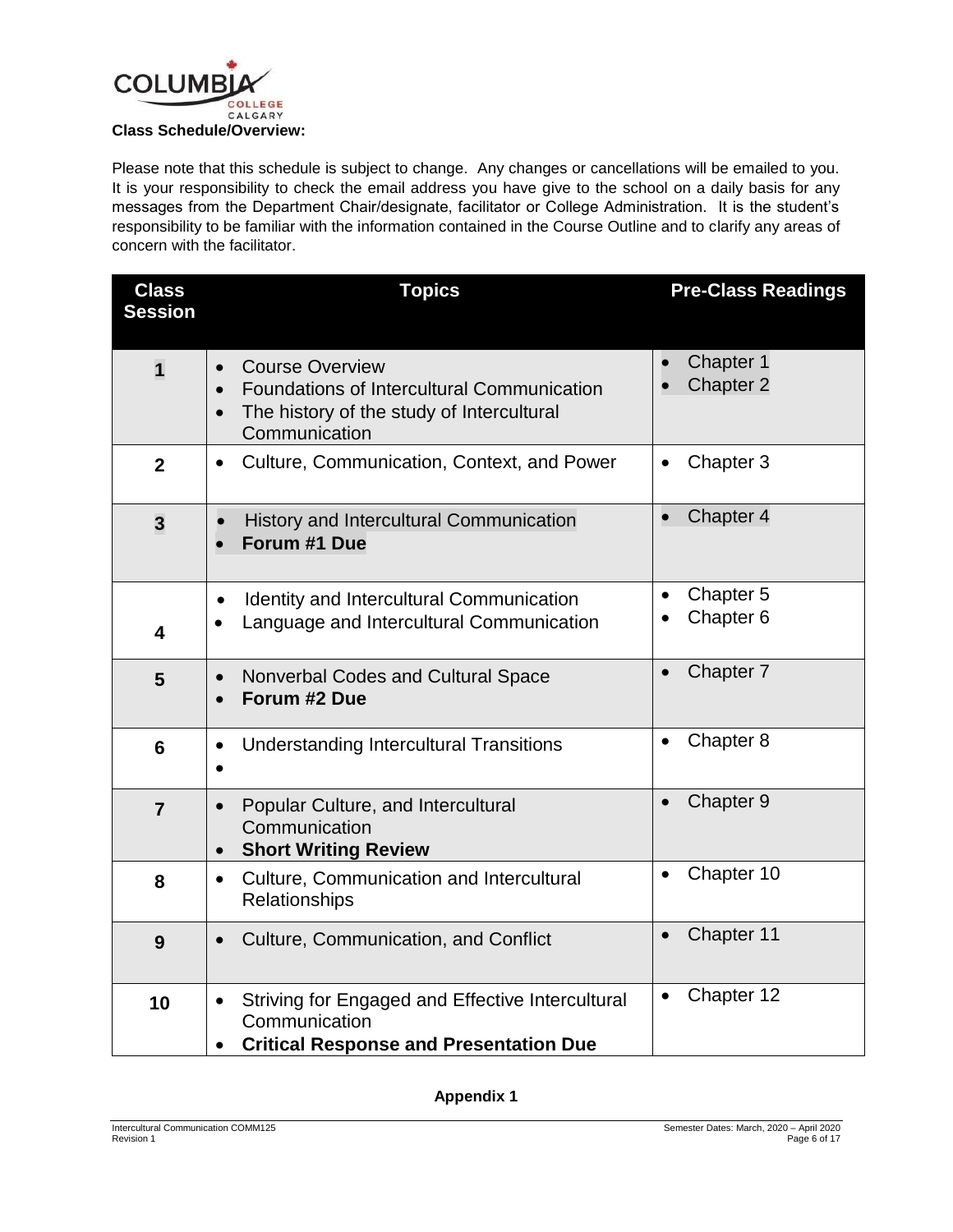

#### **Assignment Outlines.**

**Please note: Students must complete all assignments, tests, and final projects in order to pass this course.**

**Daily Tests Due Date: Each class from classes 1 through 10. Weight: 25%**

Students are be expected to read the assigned chapters in the text and other assigned readings and be prepared to write a graded test based on these reading assignments.

# **Discussion Forum Due Date: Classes 3 & 5 Weight: 15%**

Each student will be required to participate in online discussion forum questions throughout the course. These discussion forums questions will be accessed from the Course Moodle website. The facilitator will post questions relating to the next class topic for discussion. Each student will be required to respond to at least one (1) post related to the topic *or* post a new topic for each discussion forum. Responses must be at least **200 words** to receive a grade. Students will be evaluated according to the "*Discussion Forum Rubric (2) attached.*

**Reflective Paper Due Date: Class 7 Weight: 25%**

Each student will write a personal response reflective paper that investigates and identifies the essential ingredients in communicating successfully as a professional. Introspective means self-awareness and selfexamination, being aware of your own perceptions, thoughts and feelings towards intercultural communication. This personal paper requires self-reflection. The assignment will be marked using the **Short Answer Writing Response Marking Rubric** contained in this course outline. You *may* write this paper in the first person.

Your reflective paper can be from the following list or approved in writing from the faciilitator:

- In what ways might the study of intercultural communication be helpful in understanding the ethical issues involved in intercultural interaction?
- How might self-reflexivity improve intercultural communication?
- What are some of the contributions to the study of intercultural communication made by anthropologists and how will they impact your career?
- At what stage in the identity development model are you? Why? What experiences have facilitated or hindered your own identity?
- How might hidden histories affect intercultural interactions?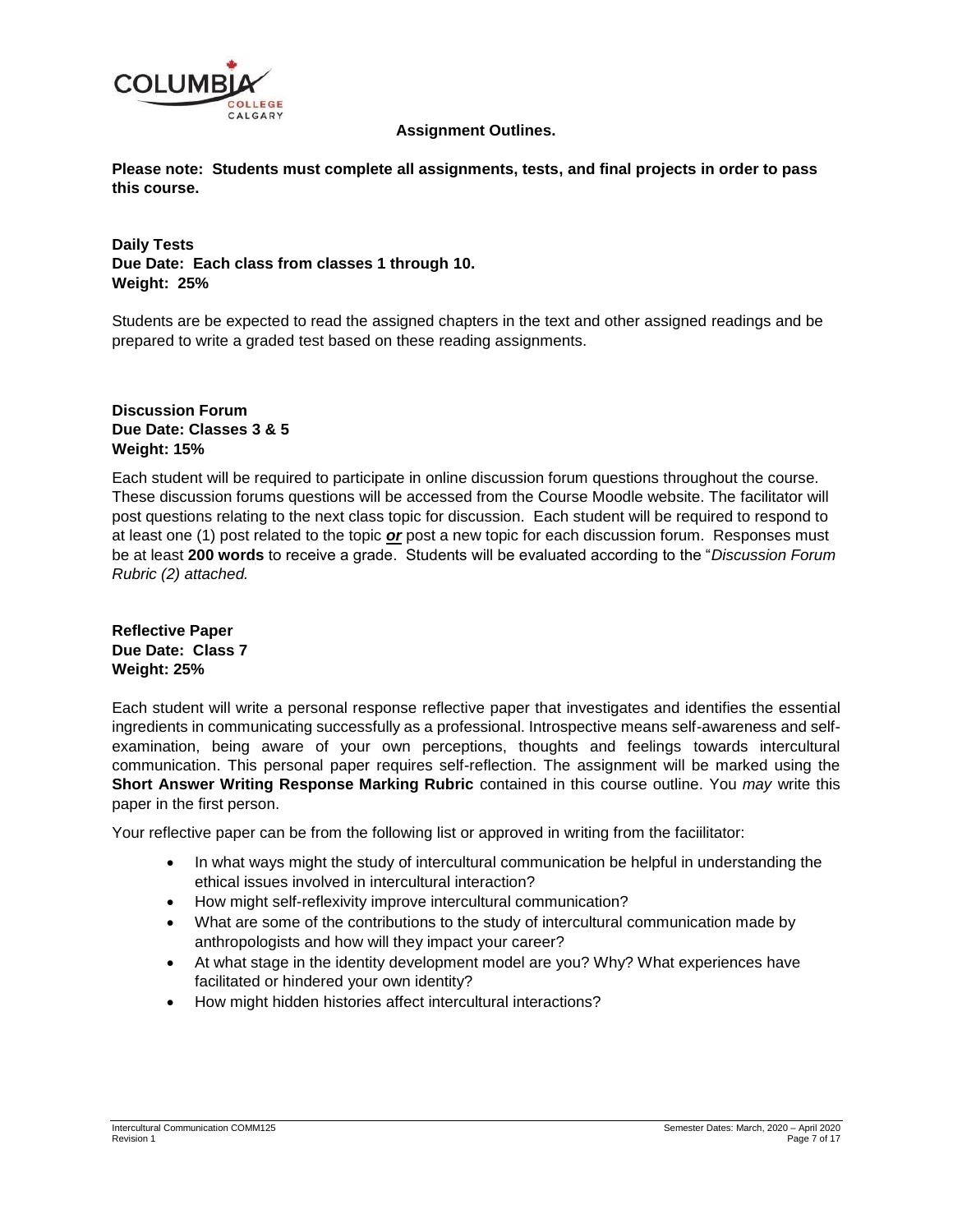

#### **Writing Assignment Expectations:**

- **Objective:** The objectives of the writing assignment is to critically apply concepts, ideas, and procedures to facilitate higher-level learning. The assignment is designed so students can demonstrate depth of knowledge related to the course content.
- **Focus:** Each assignment is designed to apply knowledge from the chapters and class discussions.
- **Format:** All assignments will be double-spaced. Do not include title pages. Include your name at the top of each page. A minimum of one-inch margins on each side. 12-point Times New Roman font is preferred. Each assignment should have a minimum length of 500 words but is not to exceed 750 words. Students will be evaluated according to the attached rubric: **Short Answer Writing Response Marking Rubric.**

#### **How to avoid plagiarism**

The simplest way to avoid plagiarism is to reference any sources properly (using both in-text, parenthetical citations in the body of your assignment and a 'References' page at the end). While it is commonplace to build upon the knowledge of others, it is necessary to clearly state the sources and foundations of that knowledge.

**Final Project- Critical Writing Assignment and Oral Presentation Due: Class 10 Weight: 35% (Critical Writing 25% - Oral Presentation 10%)**

Students will be required to choose **one** of the following topics covering the content of classroom lessons and assigned text and other readings. This project will be a **critical response exercise and a twoperson oral presentation**.

# **Critical Writing: Choose ONE topic below to critically analyze and present on:**

- **Topic #1:** How have the changing demographics in Canada affected intercultural communication? What are the larger impacts on the human services industry?
- **Topic #2:** Choose two of the three approaches to studying intercultural communication, and describe the benefits and limitations of it. (Chapter 2)
- Topic #3: To what extent is the history of the LGBTQ2 relevant to intercultural communication?
- **Topic #4:** Discuss the role of the internet in the creation of cultural space. How will this affect cultural identifies? (Chapter 7)
- **Topic #5:** To what extent is there underrepresentation of various groups in popular culture? (Chapter 9).

#### **Oral Presentation:**

In groups, participants will work together to develop, plan and deliver a 5-7-minute presentation based on one chapter from the course textbook. The maximum number of group members is two people.

Using an excellent variety of presentation methods, participants will highlight key features and insights from their chosen chapter and relate them to practical application, personal stories and information from course material and texts.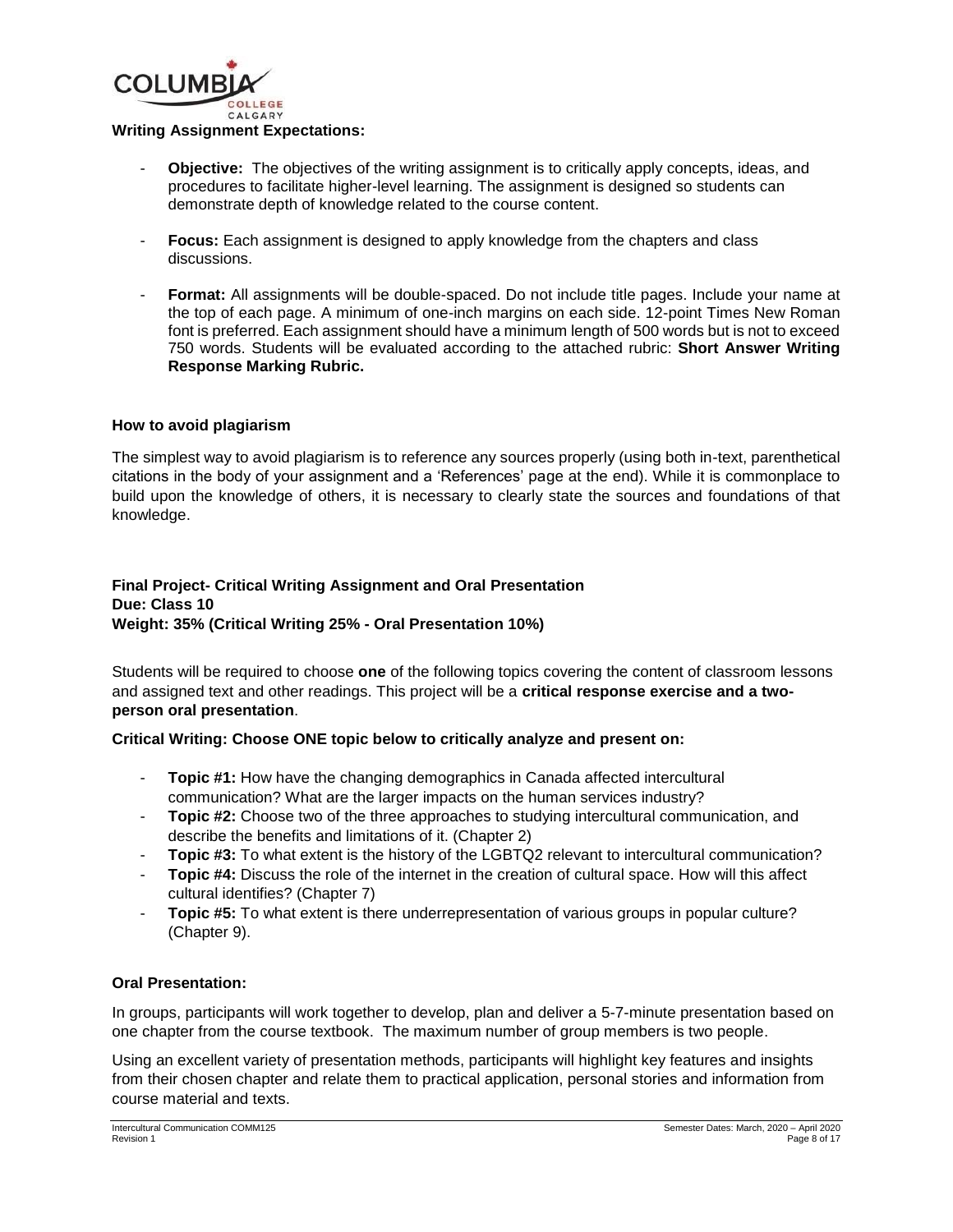

The group will identify the chapter they will work on and provide an outline of the presentation one week prior to delivery. A limited amount of time will be provided to work on the presentation, but outside class meetings will be needed. You will be evaluated on your individual presentation using the *Oral Presentation Rubric* provided in this course outline.

Your presentation must include the following:

- 1. Present an outline of the key points of the chapter and explain how these key concepts apply to your chosen program. The outline should be posted at the front of the room during your presentation.
- 2. Group members should choose one chapter from the textbook and also formulate a topic they will present on, and they should also relate the topic to a real-life situation, such as workplace or societal event, for example, how to manage diversity in an organization in Calgary.
- 3. Group members should adopt any communication format they prefer, for example, poster presentations, PowerPoint Presentations, Prezi, video format, or a combination of the formats.

# **Assignment Expectations:**

- **Objective:** The objectives of the writing assignment is to critically apply concepts, ideas, and procedures to facilitate higher level learning. The assignment is designed so students can demonstrate depth of knowledge related to the course content.
- **Focus:** Each assignment is designed to apply knowledge from the chapters and class discussions.
- **Format:** This assignment should be typed and double-spaced. Do not include title pages. Include your name at the top of each page. A minimum of one inch margins on each side. 12 point Times New Roman font is preferred. Each assignment should have a minimum length of 750 words but is not to exceed 1000 words. Submissions are evaluated according to the attached rubric: **Critical Writing Response Rubric**.

#### **How to avoid plagiarism?**

The simplest way to avoid plagiarism is to reference any source properly (using both in-text, parenthetical citations in the body of your assignment and a "References" page at the end. While it is commonplace to build upon the knowledge of others, it is necessary to clearly state the sources ad foundations of that knowledge.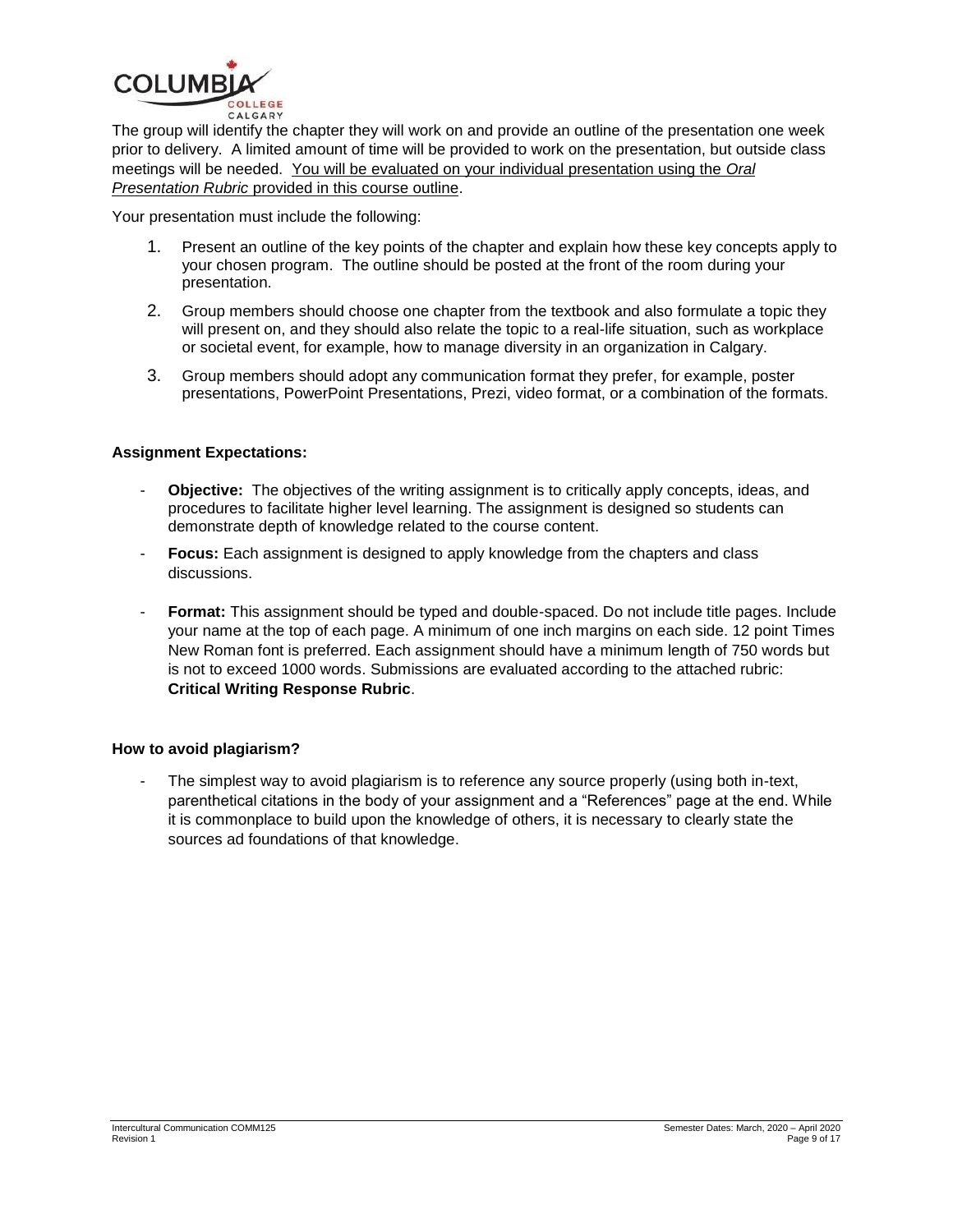

# **Columbia College Discussion Forum Rubric Last Revised: December 8, 2016**

|                                    | Student's Name: _____________                                                                               | Course: _________<br>Date: ____________                                                                              |                                                                                                                               | Facilitator/Evaluator's Name:                                                               |              |
|------------------------------------|-------------------------------------------------------------------------------------------------------------|----------------------------------------------------------------------------------------------------------------------|-------------------------------------------------------------------------------------------------------------------------------|---------------------------------------------------------------------------------------------|--------------|
| Area                               | 3                                                                                                           | $\mathbf{2}$                                                                                                         |                                                                                                                               | 0                                                                                           | <b>Score</b> |
| <b>Critical</b><br><b>Thinking</b> | Rich in content, thoughtful,<br>reflective, insightful; shows<br>careful analysis                           | Substantial information,<br>$\bullet$<br>thoughtful, insightful;<br>analysis has taken place.                        | Information is thin and<br>$\bullet$<br>covers the surface of the<br>topic. Lacks enough<br>evidence of critical<br>thinking. | Basic information, no<br>analysis or insight<br>demonstrated.                               |              |
| <b>Connections</b>                 | Clear connections made to<br>previous or current<br>information; creates<br>relevancy in the<br>discussion. | Some connections are<br>made to previous or<br>current information;<br>generally, needs more<br>depth and/or detail. | Limited connections, vague<br>$\bullet$<br>generalities.                                                                      | No connections made to<br>previous or current<br>information.                               |              |
| <b>Uniqueness</b>                  | New ideas are presented<br>with good depth and detail.                                                      | Some new ideas are<br>$\bullet$<br>presented. Depth and<br>details are satisfactory.                                 | Few, if any, new ideas are<br>presented. Depth and<br>details are lacking.                                                    | No new ideas presented.<br>No depth or details.                                             |              |
| <b>Timeliness</b>                  | All required postings are on<br>time for others to read and<br>respond.                                     | Most postings are on time<br>for others to read and<br>respond.                                                      | Postings are rarely on time<br>or last minute without<br>allowing for response time.                                          | Some, or all, required<br>postings are missing.                                             |              |
| <b>Stylistics</b>                  | No grammatical or stylistic<br>errors.                                                                      | Several grammatical or<br>stylistic errors.                                                                          | Obvious grammatical or<br>$\bullet$<br>stylistic errors; errors<br>interfere with content.                                    | Obvious grammatical or<br>$\bullet$<br>stylistic errors. Makes<br>understanding impossible. |              |

**Total Score out of 15:**

**Facilitator/Evaluator's Comments:**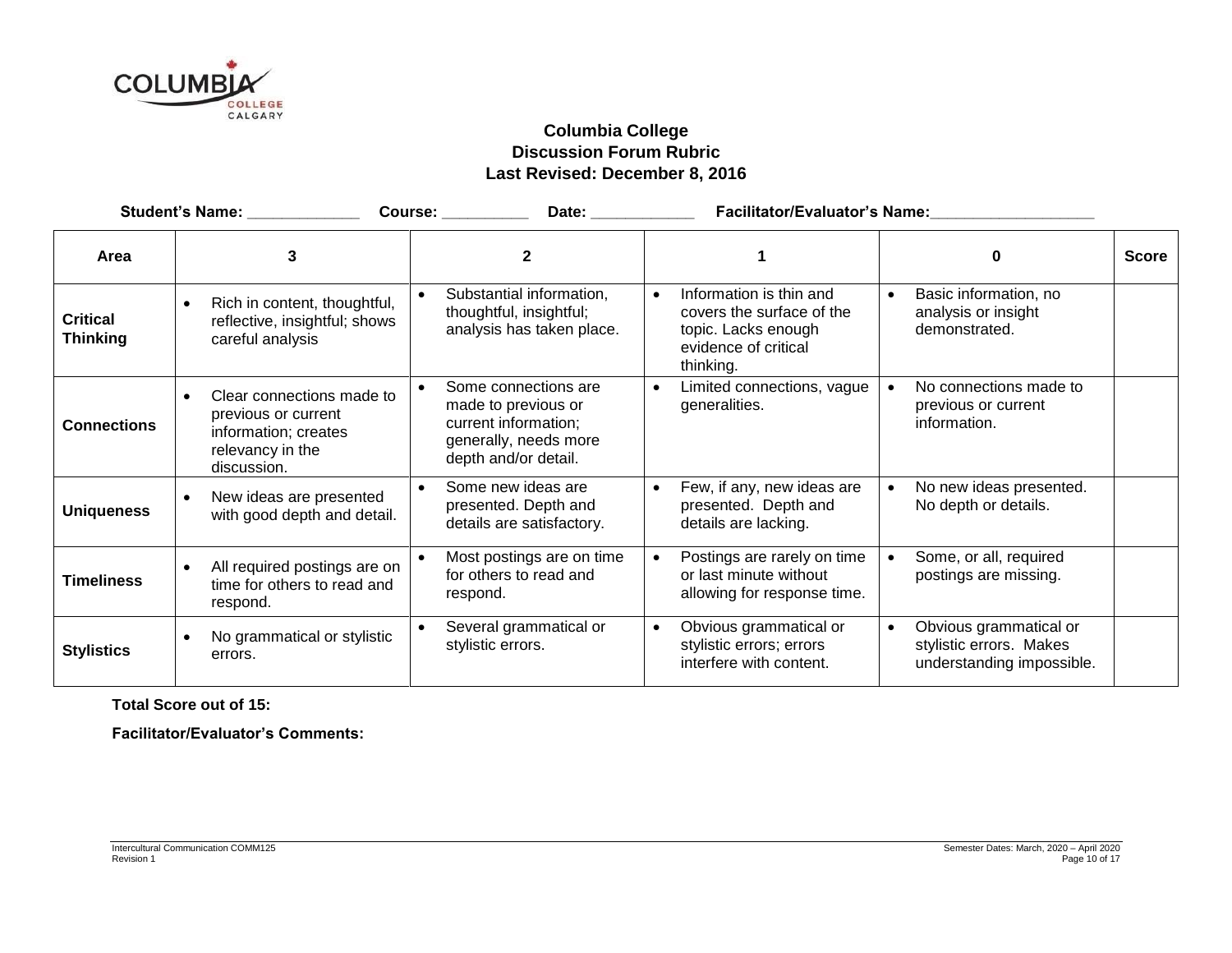

# **Columbia College Short Writing Reflective Rubric Last Revised: March 2020**

|                                                                | <b>Student's Name</b>                                                                                                                                                                                                                                                   | <b>Course Code</b>                                                                                                                                                                                                                                                                                                                                                                                                                                                                                                                                                                                                                                                                                                                                                                                             | <b>Date</b>                                                                                                                                                                                                                                                                                                                                   |         |                                                                       | <b>Facilitator/Evaluator's Name</b>                                                                                                                                                                                                                                                                                                       |              |
|----------------------------------------------------------------|-------------------------------------------------------------------------------------------------------------------------------------------------------------------------------------------------------------------------------------------------------------------------|----------------------------------------------------------------------------------------------------------------------------------------------------------------------------------------------------------------------------------------------------------------------------------------------------------------------------------------------------------------------------------------------------------------------------------------------------------------------------------------------------------------------------------------------------------------------------------------------------------------------------------------------------------------------------------------------------------------------------------------------------------------------------------------------------------------|-----------------------------------------------------------------------------------------------------------------------------------------------------------------------------------------------------------------------------------------------------------------------------------------------------------------------------------------------|---------|-----------------------------------------------------------------------|-------------------------------------------------------------------------------------------------------------------------------------------------------------------------------------------------------------------------------------------------------------------------------------------------------------------------------------------|--------------|
| Area                                                           | 10                                                                                                                                                                                                                                                                      | 8                                                                                                                                                                                                                                                                                                                                                                                                                                                                                                                                                                                                                                                                                                                                                                                                              | $6-5$                                                                                                                                                                                                                                                                                                                                         | $4 - 3$ |                                                                       | $2 - 0$                                                                                                                                                                                                                                                                                                                                   | <b>Score</b> |
| Depth of<br><b>Reflection</b>                                  | Reflection reveals a<br>$\bullet$<br>thorough insight of<br>the subject matter.<br>Shows depth of<br>critical thinking.<br>Uses specific and<br>$\bullet$<br>convincing examples<br>to support reflective<br>statements.                                                | <b>Reflection reveals</b><br>Reflection reveals a<br>Reflection is limited.<br>$\bullet$<br>$\bullet$<br>$\bullet$<br>insight into the<br>basic understanding<br>The writer produces<br>$\bullet$<br>of the subject matter<br>subject matter.<br>some basic<br>with an effort at<br>Often there are<br>understanding of the<br>reflection.<br>thoughtful<br>subject matter.<br>At times, some<br>Uses limited number<br>statements.<br>$\bullet$<br>$\bullet$<br>reflective statements<br>of examples to<br>Uses well-chosen<br>$\bullet$<br>are evident.<br>support ideas. This<br>examples to support<br>seriously affects the<br>Uses some<br>reflective<br>$\bullet$<br>examples to support<br>integrity of the<br>statements.<br>ideas on the subject<br>reflection process<br>matter and<br>reflections. |                                                                                                                                                                                                                                                                                                                                               |         | Little to no reflection<br>is present.<br>Uses few to no<br>examples. |                                                                                                                                                                                                                                                                                                                                           |              |
|                                                                | $10-9$                                                                                                                                                                                                                                                                  | $8 - 7$                                                                                                                                                                                                                                                                                                                                                                                                                                                                                                                                                                                                                                                                                                                                                                                                        | $6-5$                                                                                                                                                                                                                                                                                                                                         |         |                                                                       | $4 - 0$                                                                                                                                                                                                                                                                                                                                   |              |
| Mechanics,<br>Grammar,<br><b>Professional</b><br><b>Format</b> | • Mainly error free.<br>• Uses APA citation<br>correctly where<br>applicable for<br>referencing sources.<br>Meets and exceeds all<br>$\bullet$<br>requirements for an<br>excellent academic<br>response.<br>Meets and exceeds all<br>requirements of the<br>assignment. | • A few minor errors in usage,<br>grammar, or mechanics.<br>Generally uses APA citation<br>correctly where applicable<br>for referencing sources.<br>Meets most requirements for<br>a well written academic<br>response.<br>Meets most requirements of<br>the assignment.                                                                                                                                                                                                                                                                                                                                                                                                                                                                                                                                      | Frequent errors in usage,<br>grammar, and mechanics,<br>beginning to interfere with the<br>readability and meaning of the<br>paper.<br>Uses APA citation inconsistently<br>and with errors when sources<br>are used.<br>Meets a few requirements for<br>an acceptable academic<br>response.<br>Meets a few requirements of the<br>assignment. |         | used.                                                                 | Numerous errors in usage,<br>grammar, and mechanics,<br>affecting the readability and<br>meaning of the paper.<br>Many errors in APA citation,<br>demonstrating lack of citation<br>knowledge when sources are<br>Meets few requirements for an<br>acceptable academic response.<br>Meets little to no requirements of<br>the assignment. |              |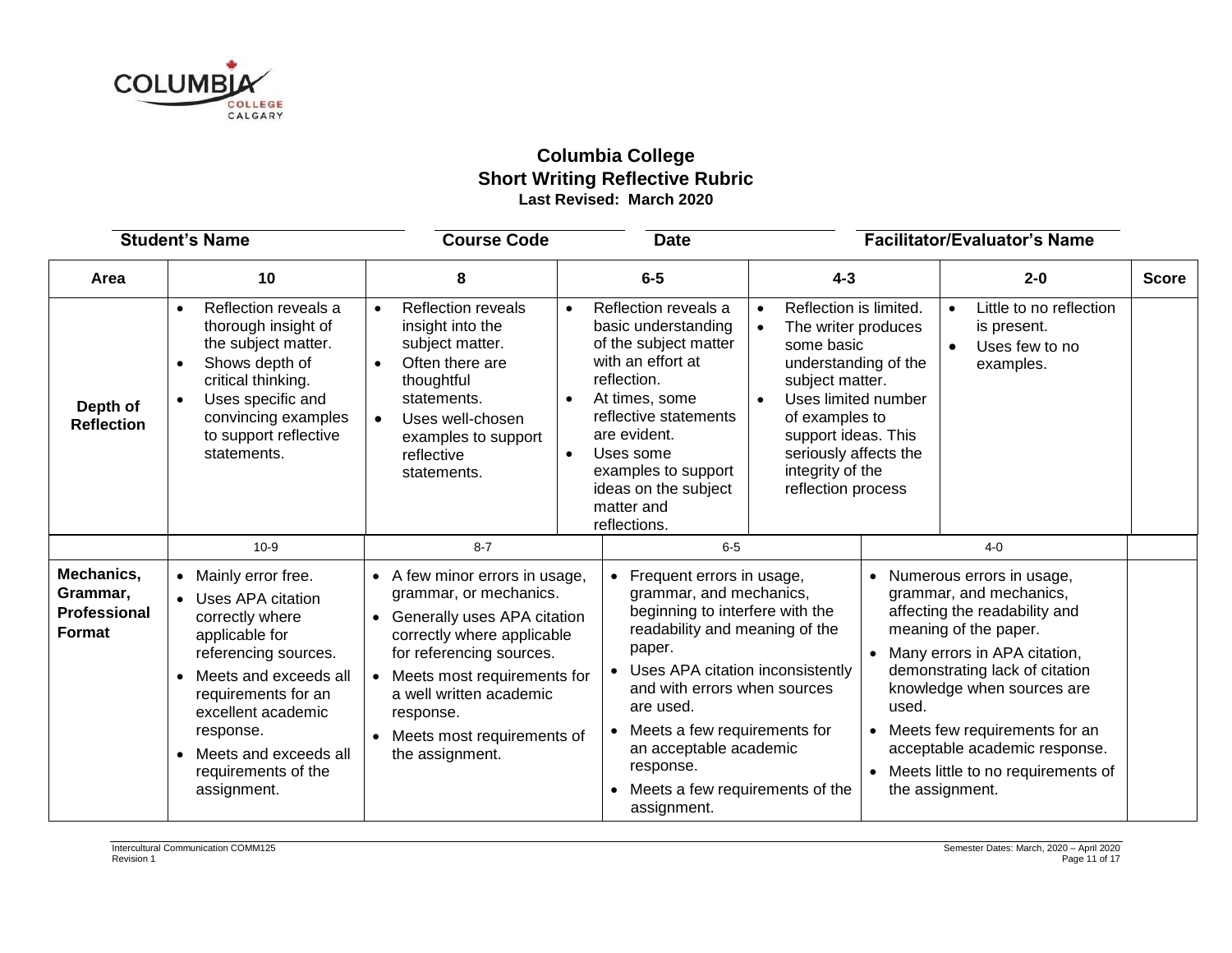

**Total Score out of 10: Facilitator/Evaluator's Comments:**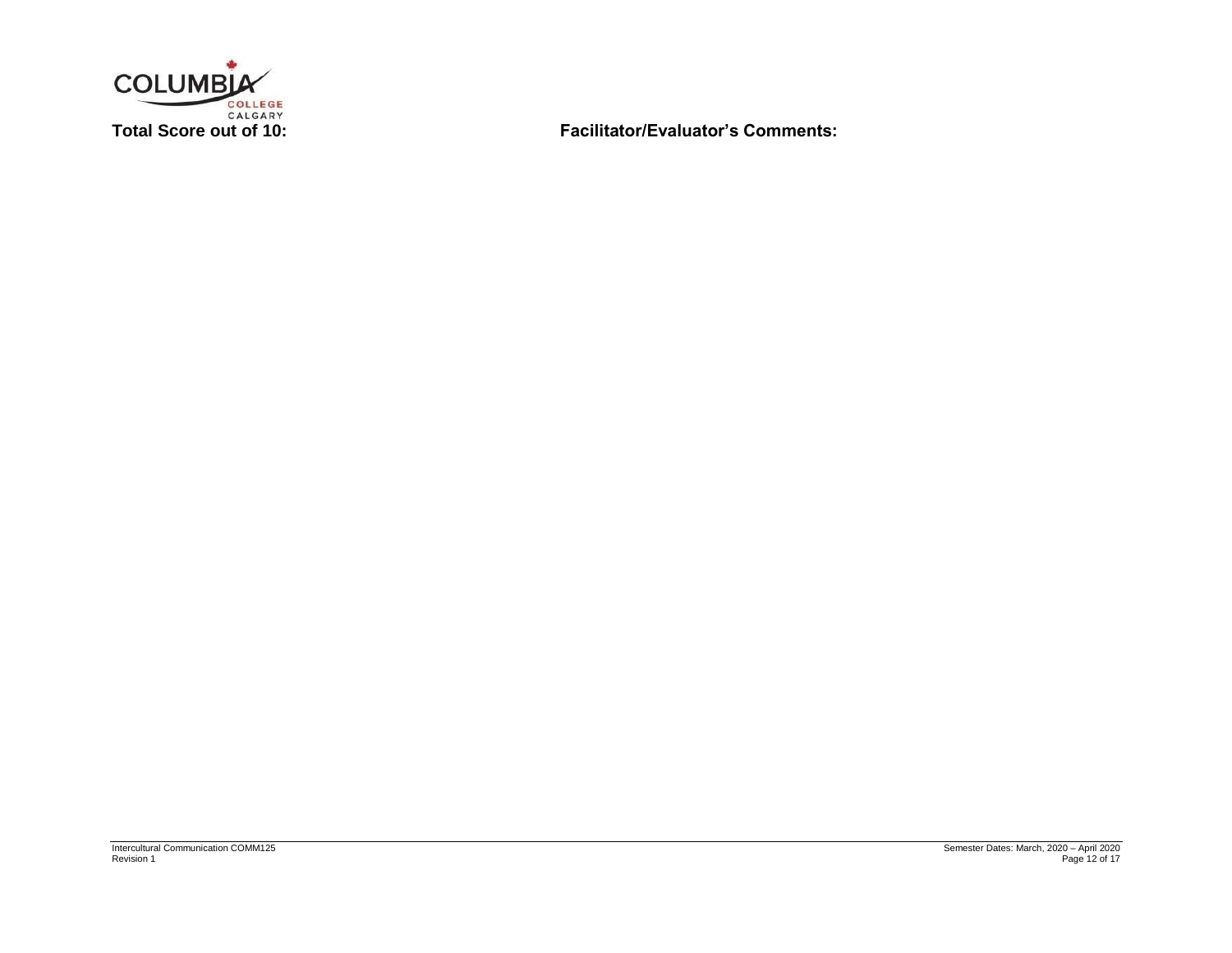

# **Columbia College Oral Presentation Rubric Last Revised: January 23, 2014**

| <b>Student's Name</b> |                                                                                                                                                                                                                                                                                                                                                                                               | <b>Course Code</b>                                                                                                                                                                                                                                                                                                                                                                                     | <b>Date</b>                                                                                                                                                                                                                                                                                                                                                                                             | <b>Facilitator/Evaluator's Name</b>                                                                                                           |              |
|-----------------------|-----------------------------------------------------------------------------------------------------------------------------------------------------------------------------------------------------------------------------------------------------------------------------------------------------------------------------------------------------------------------------------------------|--------------------------------------------------------------------------------------------------------------------------------------------------------------------------------------------------------------------------------------------------------------------------------------------------------------------------------------------------------------------------------------------------------|---------------------------------------------------------------------------------------------------------------------------------------------------------------------------------------------------------------------------------------------------------------------------------------------------------------------------------------------------------------------------------------------------------|-----------------------------------------------------------------------------------------------------------------------------------------------|--------------|
| Area                  | A (85% - 100%)<br>$10.0 - 7.0$                                                                                                                                                                                                                                                                                                                                                                | B - C- (55% - 84%)<br>$6.9 - 5.5$                                                                                                                                                                                                                                                                                                                                                                      | $D(50\% - 54\%)$<br>$5.4 - 5.0$                                                                                                                                                                                                                                                                                                                                                                         | $F(0 - 49%)$<br>$4.9 - 0$                                                                                                                     | <b>Score</b> |
| Organization          | • Creates introduction that is<br>unique, clearly focused and<br>engages the audience.<br>Organizes content<br>logically, making entire<br>presentation easy to follow.<br>Builds main points through<br>carefully selected and<br>original examples/<br>references.<br>Has effective transition<br>between sections.<br>• Summarizes all key points<br>and stimulates thought at<br>the end. | Creates introduction that<br>is original, clearly focused<br>and gets the attention of<br>the audience.<br>Organizes content<br>logically, making most of<br>the presentation easy to<br>follow.<br>Builds main points<br>through carefully selected<br>examples/references.<br>Has a transition between<br>most sections.<br>Summarizes most key<br>points and stimulates<br>some thought at the end. | Creates an introduction that<br>tends to be unfocused.<br>• Doesn't engage the<br>audience's interest.<br>Content appears<br>disorganized, without logic<br>and consistency.<br>Builds a few main points with<br>$\bullet$<br>details, but most ideas are<br>unsupported.<br>• Few to no transitions are<br>evident.<br>Little to no summarizing<br>evident. Ending does not<br>stimulate much thought. | <b>Presentation shows</b><br>little to no logical<br>organization.<br>Content is difficult to<br>follow.<br>Not a thoughtful<br>presentation. |              |
| <b>Content</b>        | Provides evidence of<br>supporting research to<br>back all main points.<br>Gives a complete<br>explanation of all key<br>points.<br>Uses relevant examples/<br>references.                                                                                                                                                                                                                    | Provides evidence of<br>supporting research. To<br>back most points.<br>Gives an explanation of<br>most key points.<br>Uses some relevant<br>$\bullet$<br>examples/references.                                                                                                                                                                                                                         | • Provides evidence that not<br>enough research has been<br>done to support the content.<br>Gives an incomplete<br>$\bullet$<br>explanation of key points.<br>• Uses a few relevant<br>examples/references.                                                                                                                                                                                             | Indicates little to no<br>research.<br>Gives a limited<br>explanation of a few<br>points.<br>Uses little to no<br>examples/<br>references.    |              |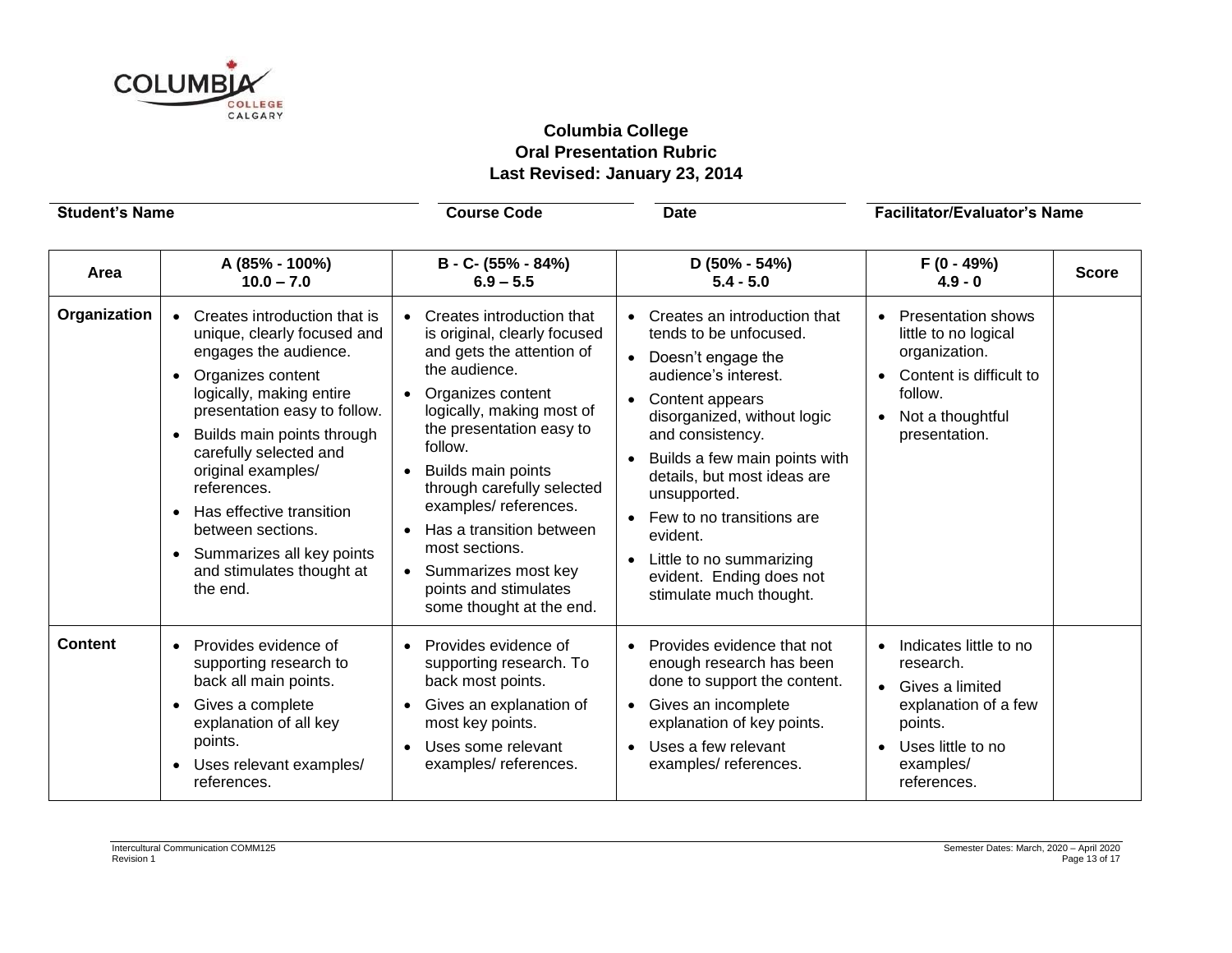

| Area                                                                  | A (85% - 100%)<br>$10.0 - 7.0$                                                                                                                                                                                                                                                                                                                                                                                                                                    | B - C- (55% - 84%)<br>$6.9 - 5.5$                                                                                                                                                                                                                                                                                                                                                                                                                | D (50% - 54%)<br>$5.4 - 5.0$                                                                                                                                                                                                                                                                                                                                                                                                                                                    | F (0 - 49%)<br>$4.9 - 0$                                                                                                                                                                                                                                                                                                                                                                                                                            | <b>Score</b> |
|-----------------------------------------------------------------------|-------------------------------------------------------------------------------------------------------------------------------------------------------------------------------------------------------------------------------------------------------------------------------------------------------------------------------------------------------------------------------------------------------------------------------------------------------------------|--------------------------------------------------------------------------------------------------------------------------------------------------------------------------------------------------------------------------------------------------------------------------------------------------------------------------------------------------------------------------------------------------------------------------------------------------|---------------------------------------------------------------------------------------------------------------------------------------------------------------------------------------------------------------------------------------------------------------------------------------------------------------------------------------------------------------------------------------------------------------------------------------------------------------------------------|-----------------------------------------------------------------------------------------------------------------------------------------------------------------------------------------------------------------------------------------------------------------------------------------------------------------------------------------------------------------------------------------------------------------------------------------------------|--------------|
| <b>Delivery</b><br>Style:<br><b>Nonverbal</b><br><b>Effectiveness</b> | Demonstrates ease and<br>confidence through carefully<br>maintained posture, poise, and<br>facial expression.<br>Uses continual eye contact.<br>$\bullet$                                                                                                                                                                                                                                                                                                         | Demonstrates<br>confidence through<br>most of the presentation<br>with careful posture,<br>poise, and facial<br>expression.<br>Uses fairly consistent<br>eye contact.                                                                                                                                                                                                                                                                            | At times demonstrates<br>developing confidence<br>in presenting content.<br>At times uses posture,<br>poise, and facial<br>expression to support<br>presentation.<br>Uses eye contact<br>$\bullet$<br>inconsistently.                                                                                                                                                                                                                                                           | • Shows lack of ease in<br>presenting through poor<br>posture, lack of poise,<br>and lack of facial<br>expression.<br>• Uses poor to no eye<br>contact.                                                                                                                                                                                                                                                                                             |              |
| <b>Delivery</b><br>Style:<br><b>Verbal</b><br><b>Effectiveness</b>    | Conveys passionate interest for<br>the topic.<br>Speaks naturally at a moderate<br>rate with correct pronunciation,<br>enunciation and volume.<br>Uses few unnecessary pauses<br>$\bullet$<br>"ums".<br>Makes no obvious grammatical<br>$\bullet$<br>errors.<br>Uses cue cards or other supports<br>$\bullet$<br>effectively and does not read the<br>presentation.<br>Uses rich, precise, and varied<br>$\bullet$<br>vocabulary.<br>Well-rehearsed and prepared. | • Conveys enthusiasm for<br>the topic.<br>Most of the time speaks<br>clearly at a moderate<br>rate with correct<br>pronunciation,<br>enunciation and volume.<br>Uses few unnecessary<br>$\bullet$<br>pauses "ums".<br>Makes few grammatical<br>errors.<br>Most of the time uses<br>$\bullet$<br>cue cards or other<br>supports appropriately,<br>without reading the<br>presentation.<br>Uses well-chosen and<br>$\bullet$<br>varied vocabulary. | Demonstrates minimal<br>enthusiasm for the<br>topic.<br>• Speaks with some lack<br>of clarity in<br>pronunciation and<br>enunciation with<br>varying volume and<br>rate of speech.<br>Uses too many<br>unnecessary pauses<br>("ums"), distracting<br>from the presentation.<br>Makes some<br>grammatical errors.<br>Tends to not use cue<br>$\bullet$<br>cards effectively and<br>mostly relies on reading<br>the presentation.<br>Uses ineffective<br>$\bullet$<br>vocabulary. | • No enthusiasm is<br>conveyed for the topic<br>Speech is unclear with<br>poor enunciation and<br>incorrect pronunciation.<br>• Volume and rate of<br>speech are often<br>inappropriate, making<br>comprehension difficult.<br>• Uses too many<br>unnecessary pauses<br>"ums", making<br>comprehension difficult.<br>Makes frequent<br>grammatical errors.<br>Reads presentation.<br>$\bullet$<br>• Uses inappropriate or<br>simplistic vocabulary. |              |

**Total Score out of 40:**

# **Facilitator/Evaluator's Comments:**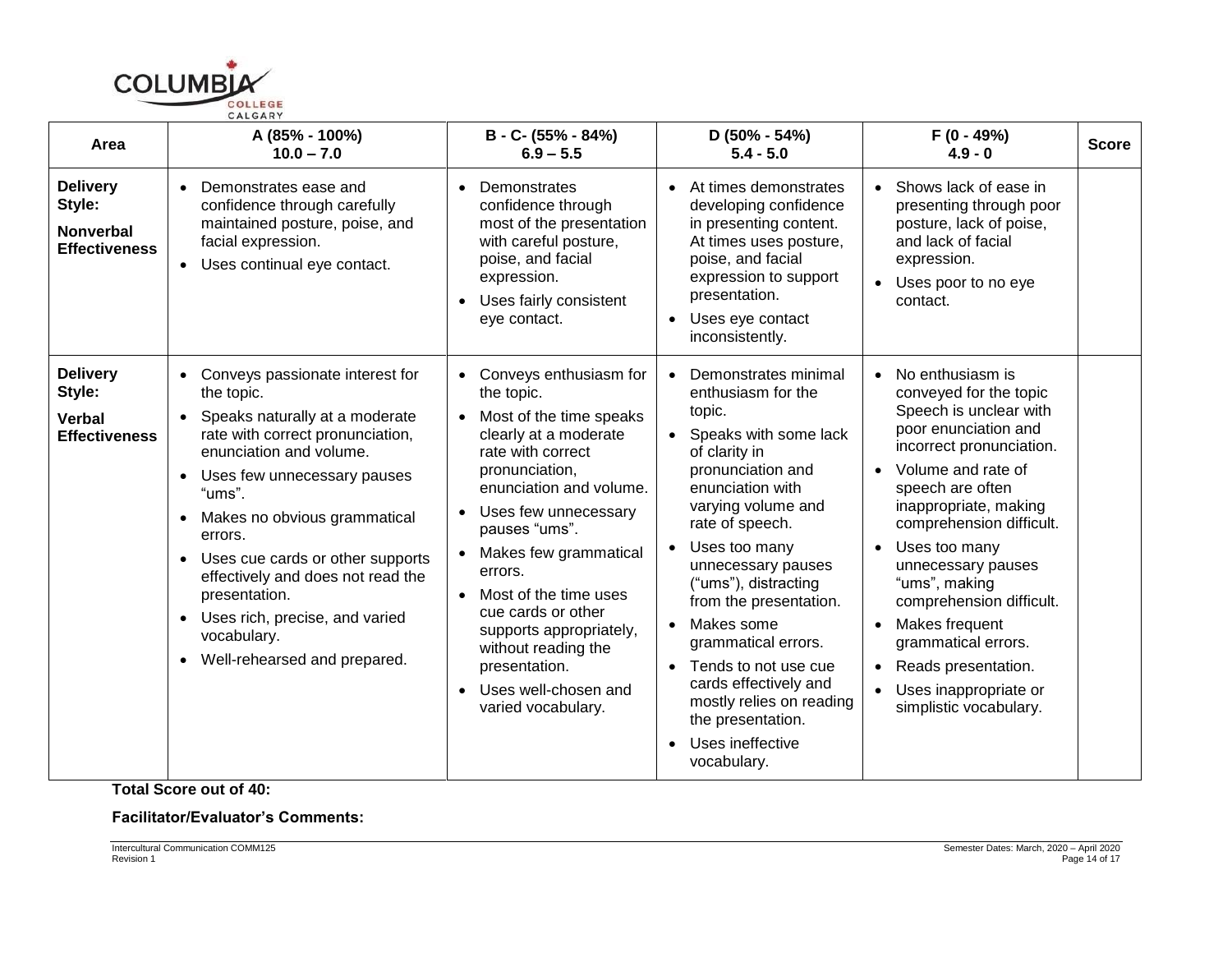

# **Columbia College Critical Writing Response Marking Rubric** Revised Jan. 2018

**Student's Name Course Code Date Course Code Date Facilitator/Evaluator's Name** 

|                                                       | Α                                                                                                                                                                                                                                                                                         | в                                                                                                                                                                                                                                                                       | $C-D$                                                                                                                                                                                                                                    | F                                                                                                                                                                                                      | <b>Score</b> |
|-------------------------------------------------------|-------------------------------------------------------------------------------------------------------------------------------------------------------------------------------------------------------------------------------------------------------------------------------------------|-------------------------------------------------------------------------------------------------------------------------------------------------------------------------------------------------------------------------------------------------------------------------|------------------------------------------------------------------------------------------------------------------------------------------------------------------------------------------------------------------------------------------|--------------------------------------------------------------------------------------------------------------------------------------------------------------------------------------------------------|--------------|
|                                                       | $10-9$                                                                                                                                                                                                                                                                                    | $8 - 7$                                                                                                                                                                                                                                                                 | $6-5$                                                                                                                                                                                                                                    | $4 - 0$                                                                                                                                                                                                |              |
| <b>Quality of</b><br><b>Response</b><br>Content/Ideas | Demonstrates<br>$\bullet$<br>reflection, insight, and<br>accurate interpretation<br>of assignment.<br>States main<br>idea/opinion clearly.<br>Provides support for<br>$\bullet$<br>the main idea through<br>numerous, relevant<br>sources and/or<br>references to the<br>course readings. | Demonstrates<br>$\bullet$<br>reflection and<br>accurate interpretation<br>of assignment.<br>• States main idea<br>/opinion clearly.<br>• Provides support for<br>the main idea through<br>number of relevant<br>sources and/or<br>references to the<br>course readings. | Demonstrates limited<br>response to<br>assignment.<br>Partly identifies main<br>idea/opinion.<br>Attempts some<br>support for the main<br>idea, but it is limited in<br>applicability.                                                   | <b>Creates limited</b><br>$\bullet$<br>response that is hard<br>to follow.<br>Main idea/opinion not<br>$\bullet$<br>identified.<br>Uses little to no<br>$\bullet$<br>references to support<br>opinion. |              |
| <b>Analysis</b>                                       | Explores issue<br>$\bullet$<br>thoroughly and with<br>insight, developing a<br>clear, original position<br>with persuasive<br>examples.<br>Demonstrates sound<br>logic.<br>Demonstrates<br>excellent critical<br>thinking and problem<br>solving skills.                                  | • Explores issue well,<br>developing an original<br>position with and good<br>examples.<br>Demonstrates good<br>logic.<br>• Demonstrates very<br>good critical thinking<br>and problem solving<br>skills.                                                               | Defines the issue, but<br>explores it<br>inadequately.<br>Uses examples<br>inconsistently and/or<br>examples are lacking.<br>Demonstrates<br>weakness in logic.<br>Demonstrates weak<br>critical thinking and<br>problem solving skills. | Defines issue<br>$\bullet$<br>inadequately,<br>demonstrating a<br>simplistic view.<br>Lacks logic.<br>$\bullet$<br>Demonstrates poor<br>$\bullet$<br>critical thinking and<br>problem solving skills.  |              |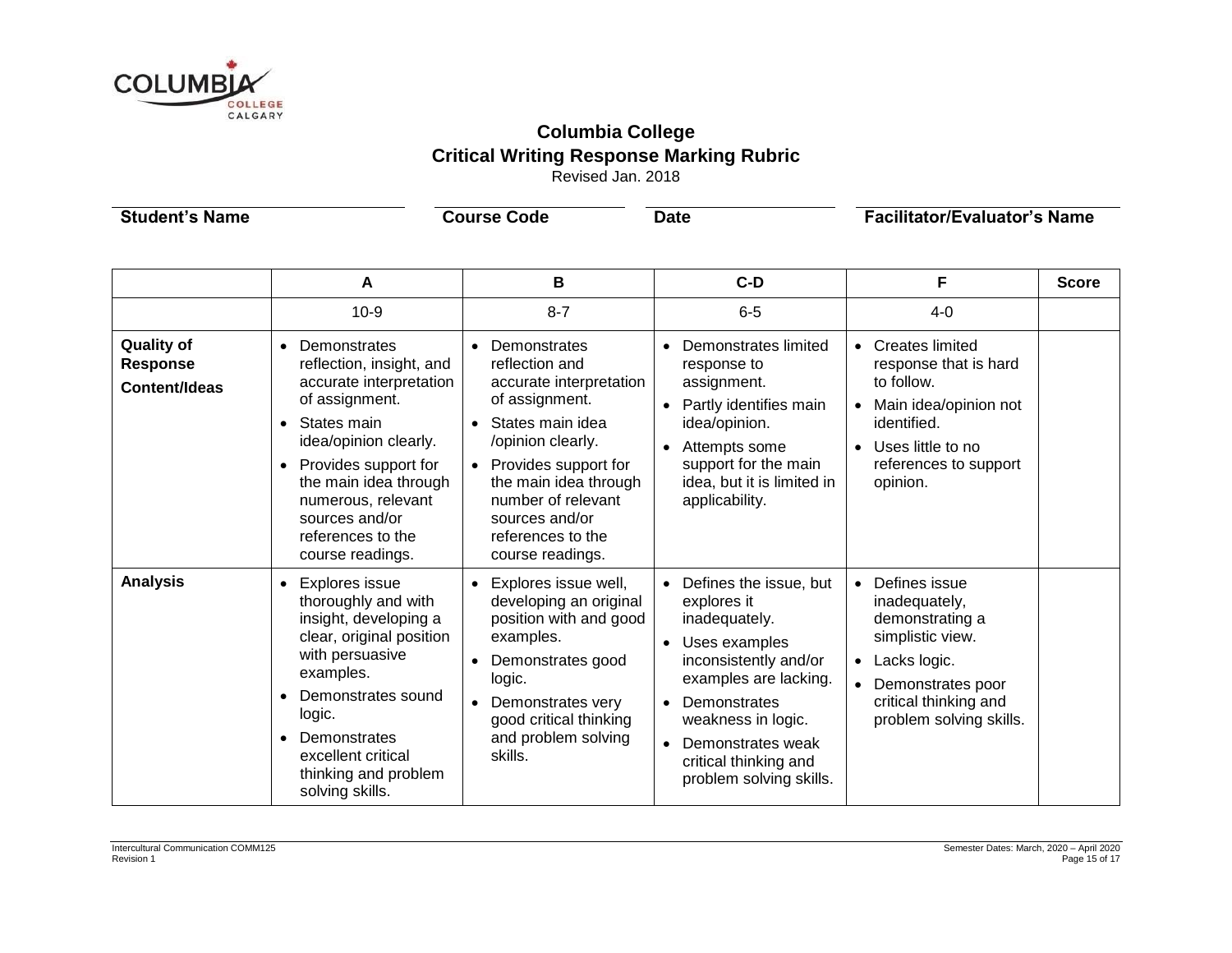

|                                                      | А                                                                                                                                                                                                                                                                                                                                                                                        | В                                                                                                                                                                                                                                                                                                                                                            | $C-D$                                                                                                                                                                                                                                                                                                                                                                      | F                                                                                                                                                                                                                                                                                                                | <b>Score</b> |
|------------------------------------------------------|------------------------------------------------------------------------------------------------------------------------------------------------------------------------------------------------------------------------------------------------------------------------------------------------------------------------------------------------------------------------------------------|--------------------------------------------------------------------------------------------------------------------------------------------------------------------------------------------------------------------------------------------------------------------------------------------------------------------------------------------------------------|----------------------------------------------------------------------------------------------------------------------------------------------------------------------------------------------------------------------------------------------------------------------------------------------------------------------------------------------------------------------------|------------------------------------------------------------------------------------------------------------------------------------------------------------------------------------------------------------------------------------------------------------------------------------------------------------------|--------------|
|                                                      | $10-9$                                                                                                                                                                                                                                                                                                                                                                                   | $8 - 7$                                                                                                                                                                                                                                                                                                                                                      | $6-5$                                                                                                                                                                                                                                                                                                                                                                      | $4-0$                                                                                                                                                                                                                                                                                                            |              |
| <b>Style</b><br><b>Expression of</b><br><b>Ideas</b> | • Uses highly effective,<br>clearly focused, varied<br>sentences, addressing<br>audience and purpose.<br>Incorporates knowledge of<br>$\bullet$<br>stylistic techniques.<br>• Conveys all ideas with<br>originality and clarity.<br>• Uses rich, accurate and<br>effective word choice.<br>Consistently demonstrates<br>$\bullet$<br>original, sincere and<br>compelling personal voice. | • Mostly uses effective,<br>well structured,<br>focused, varied<br>sentences, addressing<br>audience and<br>purpose.<br>Demonstrates use of<br>particular stylistic<br>techniques.<br>Conveys most ideas<br>with originality and<br>clarity.<br>• Uses accurate and<br>effective word choice.<br>Mostly demonstrates<br>original, sincere<br>personal voice. | Demonstrates limited<br>attempts at creating<br>varied sentences to<br>address audience and<br>purpose.<br>Often sentences are<br>$\bullet$<br>somewhat awkward.<br>Little attempt at using<br>stylistic techniques.<br>• Conveys some ideas<br>clearly.<br>Uses vague,<br>ineffective word<br>choice.<br>Demonstrates little to<br>no development of a<br>personal voice. | Uses simplistic sentence<br>$\bullet$<br>structures that are<br>awkward and do not<br>address audience and<br>purpose.<br>No stylistic devices<br>$\bullet$<br>attempted.<br>Most ideas are not<br>$\bullet$<br>conveyed clearly.<br>Inadequate word choice.<br>$\bullet$<br>No evidence of a<br>personal voice. |              |
| Organization<br>and Structure                        | • Creates a sophisticated,<br>well developed beginning,<br>middle and conclusion.<br>Connects all ideas<br>$\bullet$<br>logically.<br>• Uses a variety of carefully<br>crafted sentence<br>structures.<br>• Consistently establishes<br>appropriate paragraphing<br>and transitions.                                                                                                     | $\bullet$ Creates a well-<br>developed beginning,<br>middle, and<br>conclusion.<br>Connects most ideas<br>logically.<br>• Uses a variety of well-<br>structured sentence<br>• Most of the time<br>establishes<br>appropriate<br>paragraphing and<br>transitions                                                                                              | Creates an unfocused<br>beginning, middle and<br>a simple conclusion.<br>Creates answer that is<br>poorly structured.<br>• Uses some sentence<br>variety with errors that<br>begin to interfere with<br>meaning.<br>Shows faulty<br>paragraphing and lack<br>of transitions.                                                                                               | Creates a limited<br>$\bullet$<br>response with no clear<br>beginning, middle, and<br>conclusion.<br>Creates confusion in<br>structure.<br>• Uses little to no sentence<br>structure variety.<br>Many structural errors<br>Weak to no<br>$\bullet$<br>paragraphing or<br>transition.                             |              |